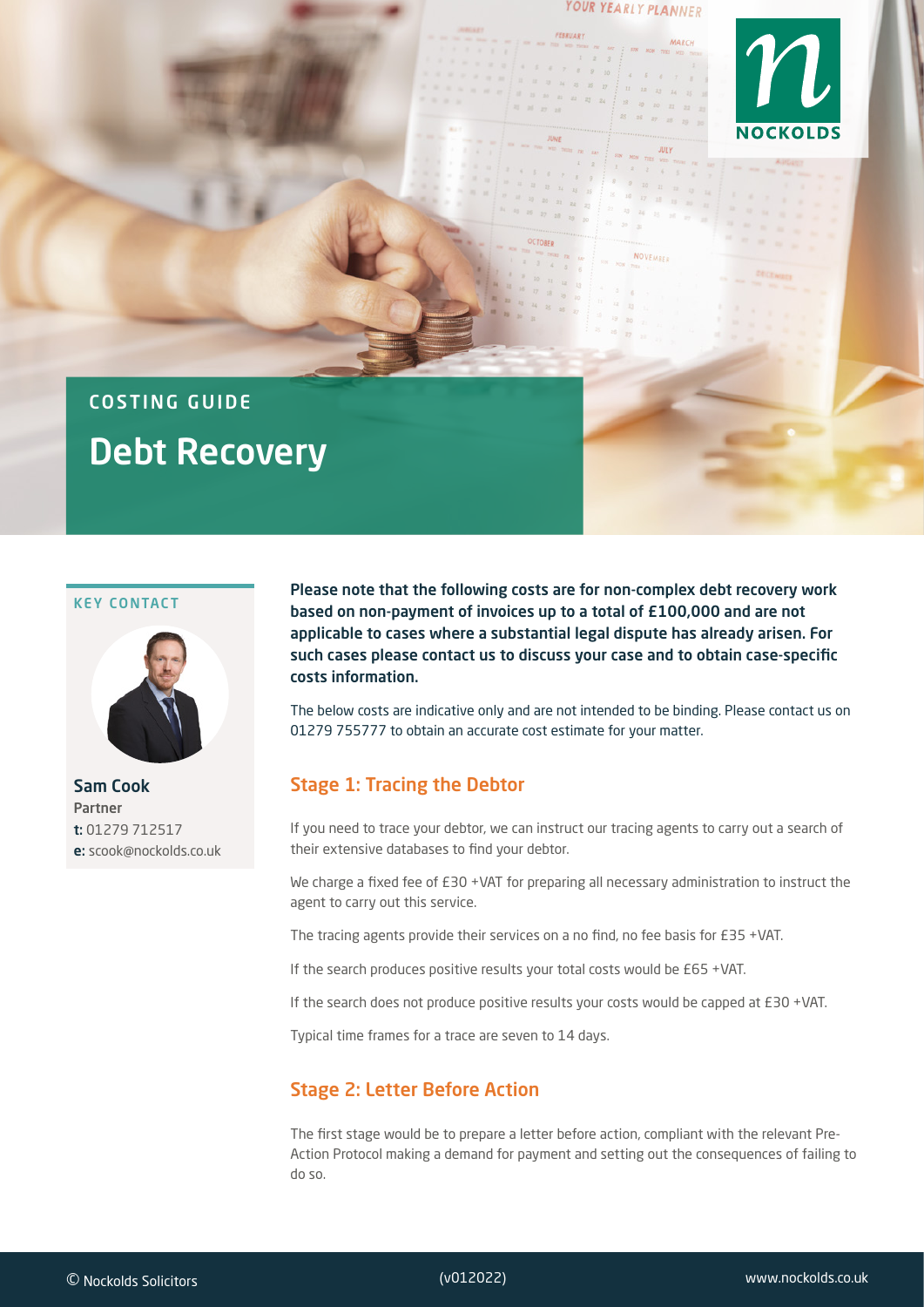#### Commercial Debtors

For debts owed by a limited company or a partnership, we can send a letter before action requesting payment within 14 days.

You would be entitled to claim interest up to the point of judgment at the rate of 8% above base rate pursuant to the Late Payment of Commercial Debts (Interest) Act 1998 or at the rate specified in your terms and conditions. In addition you would be entitled to claim a fixed amount of compensation for late payment.

If no payment or response is received, you can typically expect to proceed to Stage 3 or 4 within one month.

#### Individual Debtors

The Pre-Action Protocol for Debt Claims came into force on 1st October 2017 and applies to any business (including sole traders and public bodies) seeking to recover debts owed by individuals and sole traders (subject to certain exceptions). Such debtors are entitled to much more information about a debt owed than a limited company or partnership and must be provided with certain prescribed information and forms (as set out in the Protocol). They are entitled to 30 days to respond and if they raise queries, this time frame can be extended significantly whilst legal advice is sought and/or queries are addressed.

If no payment or response is received, you can typically expect to proceed to Stage 3 or 4 within two to three months.

If a response is received it could take up to about four months to progress to Stage 3.

In addition to the principal invoices owed, you would be entitled to claim interest up to the point of judgment at the statutory rate of 8% or at the rate specified in your terms and conditions.

Our charges for a letter before action are based upon the number of invoices outstanding and the type of debtor as follows:

| <b>Letter</b>                                                                         | <b>Fee</b>  |
|---------------------------------------------------------------------------------------|-------------|
| Letter Before Action to Company<br>to include interest calculation for one invoice    | $f50 + VAT$ |
| Letter Before Action to Individual<br>to include interest calculation for one invoice | $£50 + VAT$ |
| Interest calculation for each additional invoice                                      | $f10 + VAT$ |

The above price is exclusive of VAT. VAT is charged in addition to the above at 20%.

The above price does not include any advice as to the viability of the debtor, prospects of success of recovery, any trace in respect of debtors or issuing your claim. Such services are priced separately.

## Stage 3: Negotiations (Optional)

In the event that payment is disputed, either before a claim is issued or after a claim is issued, we offer a fixed fee service for two hours of a solicitor's time to consider the disputed issues, advise you and negotiate with the debtor, whether verbally, in writing or via the small claims mediation service for a fixed fee of £250 +VAT.

We will let you know when we are nearing the two hours of agreed time and you can instruct an additional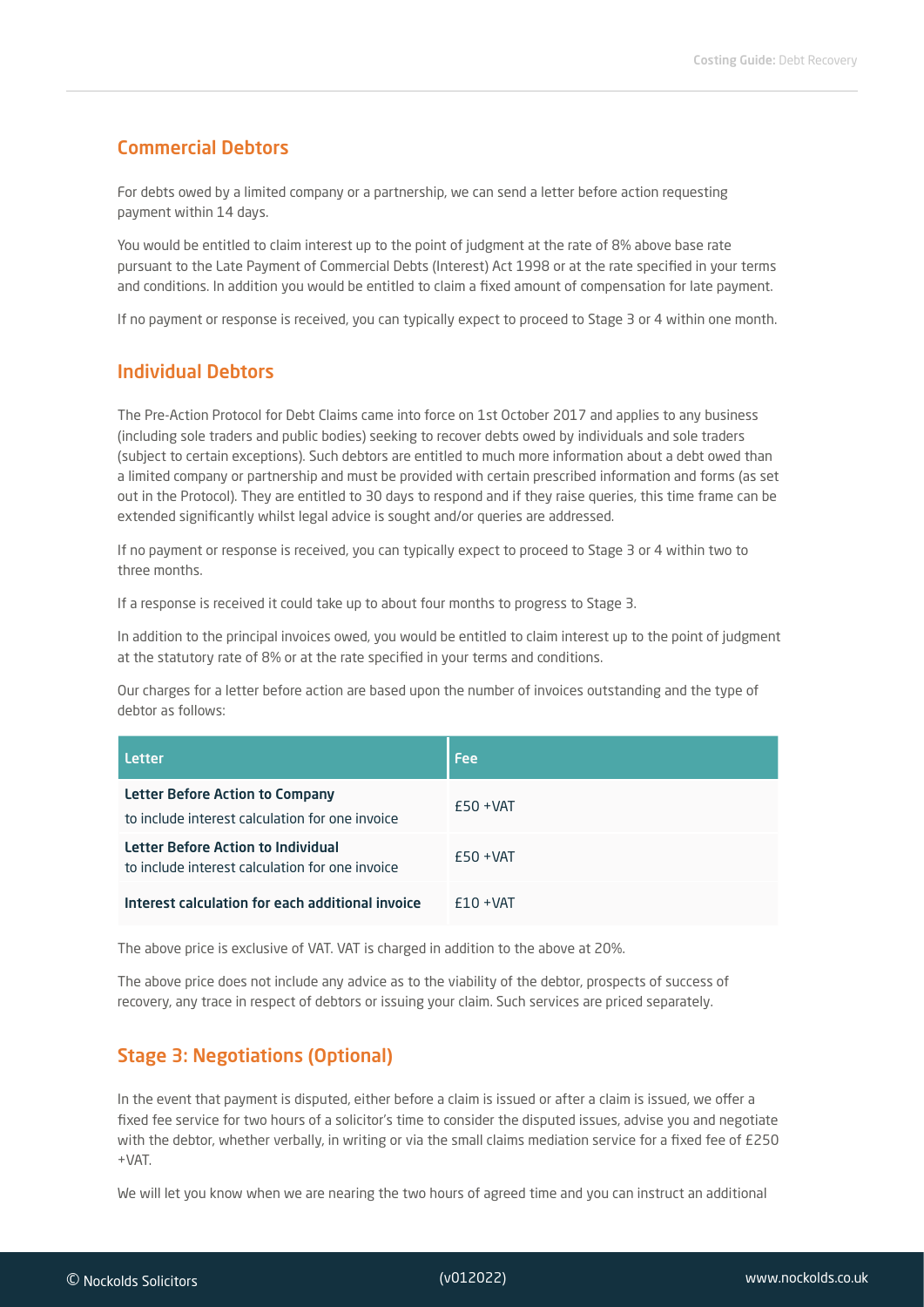fixed fee period of negotiation, should you wish to do so.

Alternatively, we can provide our negotiation services at the hourly rates of our fee earners, which vary between £155 per hour +VAT to £320 per hour +VAT depending on experience and seniority.

This service does not include any disbursements which may be payable such as court fees (to file a consent order) or any time in excess of two hours spent negotiating and reporting to you.

In the event that court proceedings have been issued any agreement will need to be recorded in a consent order for which there is a court fee payable to the court of £100.

#### Stage 4: Issue Claim

If no resolution is reached, the next stage is to draft your claim and issue this at court.

Upon service of your claim, the debtor would have 14 days from the deemed date of service to respond to the claim and to file an acknowledgment of service or defence. In the event that an acknowledgement of service is submitted, the debtor would have a period of 28 days from the deemed date of service to file a defence.

If the debtor does not respond to the claim, you can apply for judgment in default.

Our charges for drafting the claim form and particulars of claim are based upon the value of the claim.

In addition, court fees are payable to the court at the time of issuing your claim based upon the value of the claim

| <b>Value of the Debt</b> | <b>Our Fees</b> | <b>Our Fees</b><br>(inclusive of VAT) | <b>Court Fees</b>       | <b>Total Cost</b><br>(excluding VAT) |
|--------------------------|-----------------|---------------------------------------|-------------------------|--------------------------------------|
| Up to £4,999             | $E250 + VAT$    | £300                                  | $£35 - £205$            | £335 - £505                          |
| £5,000 - £9,999          | $E400 + VAT$    | £480                                  | <b>£455</b>             | F935                                 |
| $£10,000 -$<br>£25,000   | $E450 + VAT$    | £540                                  | 5% of value of<br>claim | $E$ 540 + 5% of<br>value of claim    |
| $E25,000 -$<br>£100,000  | $E750 + VAT$    | £900                                  | 5% of value of<br>claim | $E900 + 5%$ of<br>value of claim     |

The applicable fees are:

The above price includes applying to the court for judgment in default in the event that the claim is not defended.

The above price is exclusive of VAT. VAT is charged in addition to the above at 20%.

The above price does not include any advice as to the viability of the debtor, prospects of success of recovery, any trace in respect of debtors or any costs incurred in the event that the claim is defended. Such services are priced separately.

#### Stage 5: Defended Proceedings

In the event that proceedings are defended, you can elect to take advantage of our negotiation fixed fee package [Stage 3] to see if the dispute can be resolved.

In the event that negotiations are not successful or you do not wish to enter into negotiations, the claim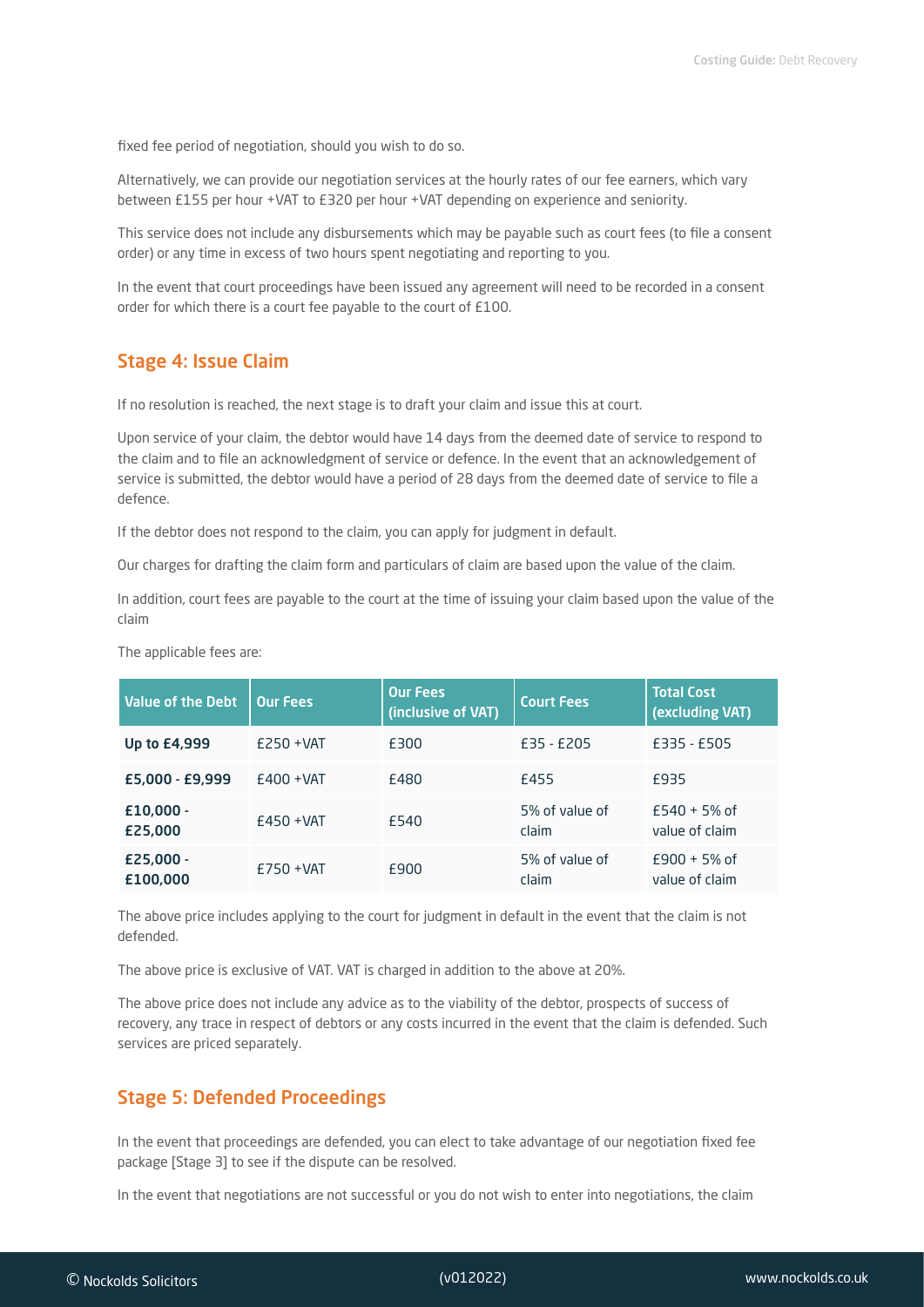is no longer non-complex and our fixed fee debt recovery structure will cease to apply. All further costs incurred in dealing with the defended proceedings will be charged at our hourly rates on a time spent basis which vary between £155 per hour +VAT to £320 per hour +VAT depending on experience and seniority.

Typically, for defended proceedings of a value of less than £100,000 typical costs are likely to be as follows:

| <b>Value of Claim</b>                                                               | <b>Our Fees</b>                                                     |
|-------------------------------------------------------------------------------------|---------------------------------------------------------------------|
| Claims allocated to the small claims track                                          | $E3,000 - E6,000 + VAT$ (20%) and disbursements                     |
| (typically less than £10,000 in value)                                              | (see below)                                                         |
| Claims allocated to the fast track (typically of a                                  | $E6,000 - E12,000 + VAT$ (20%) and disbursements                    |
| value between £10,000 - £25,000)                                                    | (see below)                                                         |
| Claims allocated to the multi-track (typically of a<br>value in excess of £250,000) | £15,000 - £40,000 + VAT (20%) and disburse-<br>ments<br>(see below) |

Please note that our hourly rates are exclusive of VAT which is charged in addition at 20%.

Please note that if any counterclaim or additional work is required, such as an application to the court for an order, dealing with unless orders, injunctions or additional court appearances this estimate is likely to be increased and we will advise you as to the likely costs at the time.

We will be able to provide you with a more accurate cost estimate for dealing with the defended proceedings once the points of dispute have been ascertained.

In the event the claim is defended all the way through to a final hearing, hearing fees will be payable to the court in respect of the final hearing as follows:

| <b>Value of Claim</b>                                                       | <b>Hearing Fee</b> |
|-----------------------------------------------------------------------------|--------------------|
| Up to £500                                                                  | £55                |
| £500.01 - £1,000                                                            | £80                |
| $E1,000.01 - E1,500$                                                        | £115               |
| £1,500.01 - £3,000                                                          | £170               |
| £3,000.01 - £10,000                                                         | £335               |
| Claims allocated to the fast-track<br>(typically between £10,000 - £25,000) | £545               |
| Claims allocated to the multi-track<br>(typically in excess of £25,000)     | £1,090             |

In the event that any applications to the court become necessary, there will be a court fee of £255 payable to the court in respect of each application.

In the event that you wish to be represented by a barrister at any hearing and / or specialist advice is required from a barrister, barrister's fees will be charged in addition to Nockolds fees. Cost estimates will be provided and appointment of a barrister agreed with you prior to proceeding with any instruction.

The fees for a barrister vary depending on seniority and experience. Typically barrister fees are likely to be in the region of: